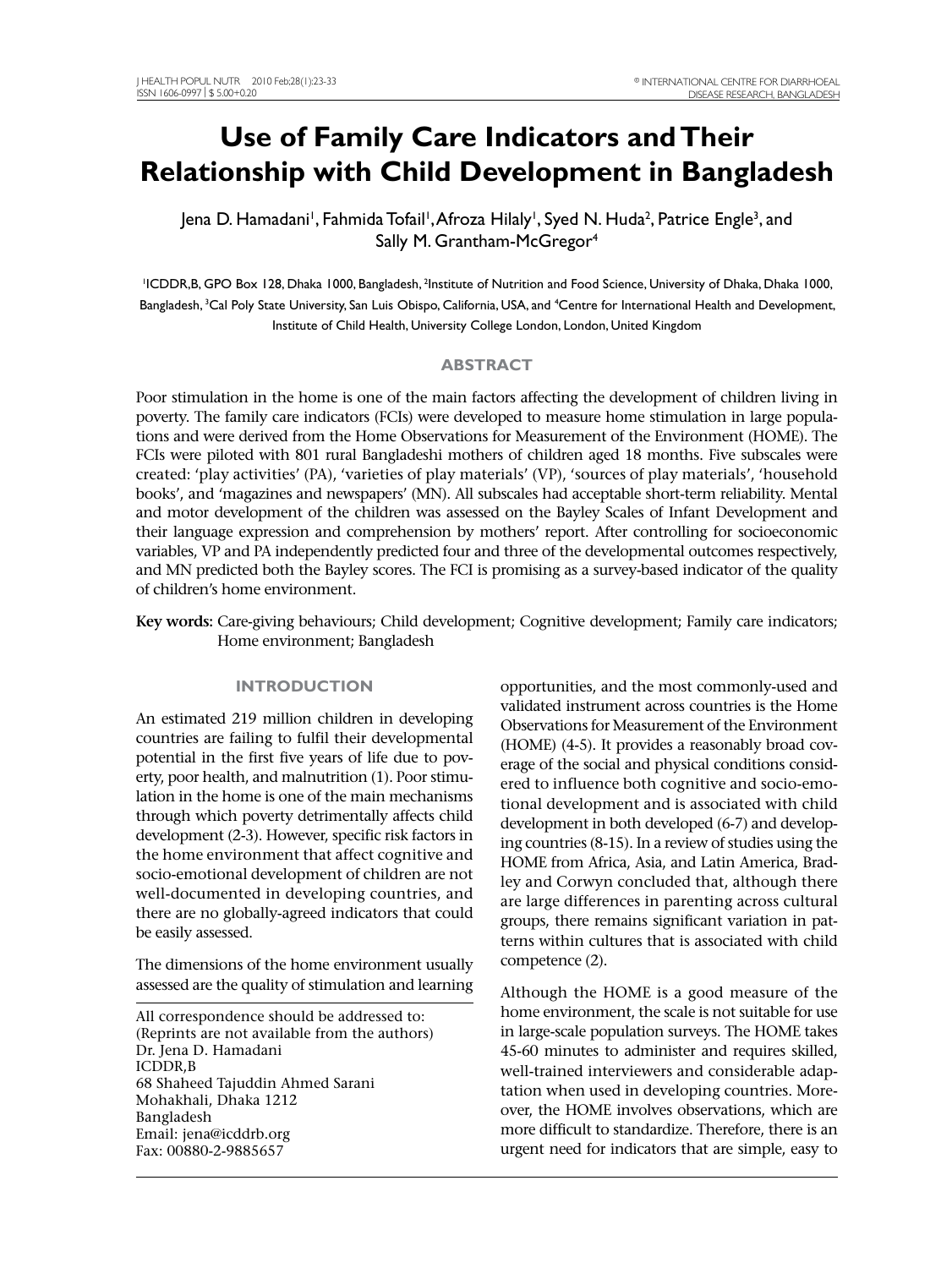ment could contribute to assessing the size of the administer, and applicable across different cultures for use in large population surveys. Such an instruproblem of poor home stimulation and monitoring interventions.

 cognitive and language development. Items were adapted from several sources, including the HOME. volvement, and Variety of Experiences subscales of the Infant Toddler version of the inventory (16). United Nations Children's Fund (UNICEF) developed the family care indicators (FCIs) questionnaire to measure the home environment of young children in developing countries in large population surveys, emphasizing items likely to be related to Dimensions of the HOME measured here were derived from the Learning Materials, Parental In-

 ors, contain a relatively few questions, be clear Large household surveys that measure other aspects of children's well-being provide an opportunity for collecting information on the family environment. We proposed the addition of the FCI questionnaire to the Multiple Indicator Cluster Survey, which the UNICEF conducts in a number of developing countries every 3-5 years. Therefore, the questionnaire needed to meet the following criteria: be easily administered by trained but not specialized surveyenough to be used for advocacy purposes, and be valid within and across cultures.

 and is beyond the scope of this study. The specific aims of the present study were to: (a) assess the test-retest reliability and stability over time of the FCI subscales; (b) examine their relationship with Determining the validity of the FCIs across cultures requires studies in a number of cultural settings concurrent measures of children's development at 18 months, the HOME, and socioeconomic background; and (c) identify a subset of items for use in household surveys in developing countries.

# **MATERIALS AND METHODS**

 search, Bangladesh (ICDDR,B) conducted a large longitudinal study to examine the effects of giving through regular surveys of the homes when all pmental outcomes of the offspring, a subsample of 2,116 children born to these women during May International Centre for Diarrhoeal Disease Refood and micronutrient supplementation to pregnant women on birth outcomes. The study was conducted in Matlab, a rural area in the east-central plain of Bangladesh. The sample was recruited newly-pregnant women were enrolled. To determine the effect of supplementation on the develo-2002–Decemeber 2003 was assessed at seven (17)

 as part of the larger study. and 18 months of age. We took the opportunity of the child development component of the study to pilot the FCIs in a subsample and assess the relationship of the FCIs with measurements collected

# **Sample**

 month period from January to July 2004, and all available mothers of children aged 18 months in the main study during this time were given the FCI The present study was conducted over a seven-(n=801) at home. Additionally, we interviewed 129 mothers of children who reached their first birthday during the initial months of the study and reinterviewed them when their children were aged 18 months to examine the stability of the FCI over this time period.

# **Measurements**

 ground, the HOME, child development and growth We used the following measures of social backcollected in the main study.

 ginning of pregnancy, information on age of the structure of the house was collected. The housing recorded and the items were then factor-analyzed, dex (18). Weights of children were measured in the *Social background***:** On enrollment, i.e. at the bemother, parental education and occupation, and was categorized as 0=any part made from mud and 1=made from other materials. Income and expenditure ratio was assessed and coded as in deficit or in balance. In addition, the possession of certain household items (e.g. television, radio, domestic animal, chair, table, bed, bicycle, and rickshaw) was and the resulting factor was used as a wealth inhome within 72 hours of birth, their lengths and weights were measured at 18 months of age, and weight-for-age (WAZ), weight-for-height (WHZ), and height-for-age (HAZ) scores were calculated.

 HOME (4) to measure the quality of stimulation in terviewers were trained and reliabilities with the trainer assessed. Each interviewer conducted five *Home stimulation***:** At the same home-visit when the FCI questionnaire was given, the mothers were also given a modified version of Caldwell's the home. One of the four research assistants interviewed them. Before starting the study, the ininterviews with non-study mothers and children and observed and scored 15 other interviews in presence of the trainer to assess inter-observer reliability. The intraclass correlation for each of the four interviewers with the trainer ranged from r=0.94 to 0.99 (n=20).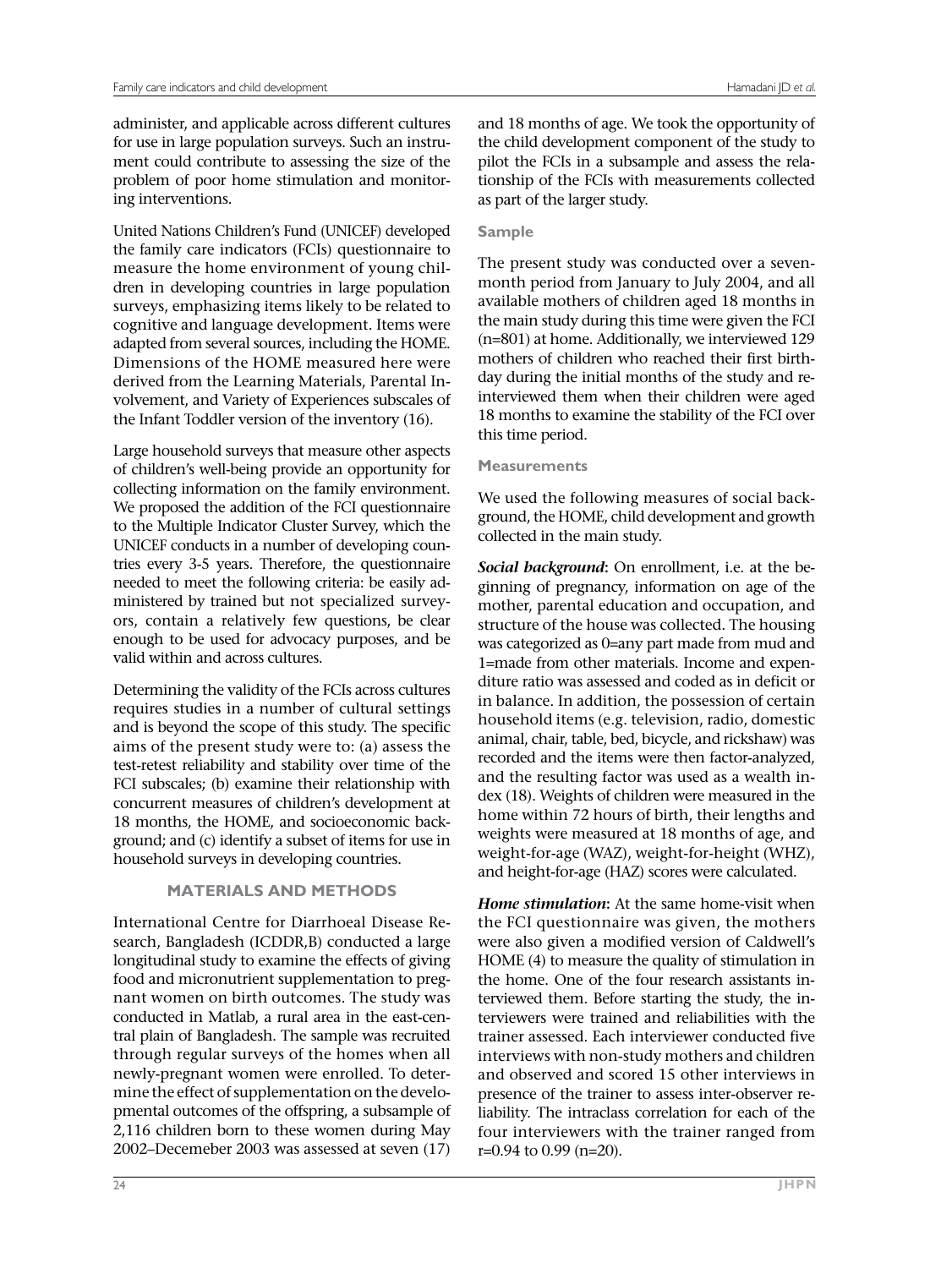#### **Children's development**

 *Mental and psychomotor development***:** At 18 sessed with the Revised Version of Bayley Scales of Infant Development (BSID-II) (19) using its Mental PDI). The children were tested in the presence of for Bangladeshi children but have been used by the same research group in several previous studies in rural (20) and urban (9,21-22) Bangladeshi children. correlated with parental education, socioeconomic status, and HOME scores in a theoretically-sensible similar age range and was observed by a trainer. The intraclass correlations between the trainer and each both MDI and PDI. months of age, the children's development was asand Psychomotor Development Indices (MDI and their mothers at one of the four local health centres. The Bayley Scales have not been standardized The children's scores were in the normal range and way. Five psychologists were trained to test the children, and before beginning the study, each of them performed 10 tests on non-study children of the psychologist ranged from r=0.88 to 0.99 (n=10) for

 same categories in order of difficulty (Hamadani JD *Language***:** The children's comprehensive and expressive language development was assessed at 18 months of age using an inventory, specially developed for Bangladesh, based on the principles of the MacArthur Communicative Development Inventory: words and gestures (23-24). The inventory depends on mothers' report of their children's ability to comprehend and express words, arranged in categories (e.g. animals, body-parts, and food). There is a short version of 89 words that contains only nouns, verbs, and sounds but no gestures (25)**.** The Bangladeshi inventory contained 60 words arranged in the *et al*. Personal communication, 2010). The inventory was developed after extensive piloting with mothers of young children and in consultation with Larry Fenson (Personal communication, 2003) and was then given to mothers in their homes. The test-retest reliabilities after 7-14 days in 15 mothers of children aged 18 months for comprehension and expression were (intraclass correlation) r=0.67 and 0.99 respectively.

 was developed by groups of experts organized by hension in several countries (26). The items were grouped into the following theoretical subgroups: by their use; 'Sources of play materials' (4 items), *Family care indicators***:** The FCI questionnaire the UNICEF with preliminary piloting for compre-'Varieties of play materials' (including picture books for young children) (7 items), which classified toys which identified where the play materials came

 fied specific types of activities done by any adult in the home with the child in the previous three days. number of magazines and newspapers in the home scale; however, they behaved differently in the from; and 'Play activities' (6 items), which identi-All these items were scored: yes=1 and no=0 (presence or absence of play material or activity). Two other items—'Household books', i.e. the number of books in the home, excluding picture books for young children (1 item) and 'Magazines', i.e. the (1 item)—were initially intended to make one subanalyses, and we decided to keep them separate.

 correlation for each interviewer was 0.99. The FCI inventory was given in the children's homes by one of four research assistants. The interviewer asked to see items concerning play materials and reading materials whereas responses to the remaining items depended on mothers' report. Before beginning the study, each interviewer conducted five interviews and observed and scored 15 more in the presence of the trainer, and intraclass

#### **Statistics**

 (SPSS Inc, Chicago) for analyzing data. Frequency We used the SPSS software (Windows version 12) distributions of all the items on the FCI questionnaire were determined, and the FCI items in each of the subscales were summed to make totals. The data were examined for normality. Language expression was skewed and was normalized by log transformation. We assessed short-term testretest reliability of the FCI over **7** to 14 days and longer-term stability from 12 to 18 months with intraclass correlations.

 with age, and age was, therefore, controlled in all guage expression significantly correlated with sex than boys. Sex was, therefore, controlled in the ground, childbirth characteristics, and concurrent determine if the FCI scales predicted development regression analyses of each developmental measure were computed, entering age in the first step, then ate analyses in the second step and then offering Both language scores, MDI, and PDI correlated analyses involving developmental measures. Lan-(r=0.15, p<0.001), with girls producing more words multiple regression analyses of language expression. Correlations of the FCI subscales were calculated with all measures of socioeconomic backdevelopmental measures controlling for age. To independent of socioeconomic variables, multiple offering socioeconomic variables and any child characteristics that significantly correlated with both outcome measures and FCI scales in univarithe FCI subscales in the last step.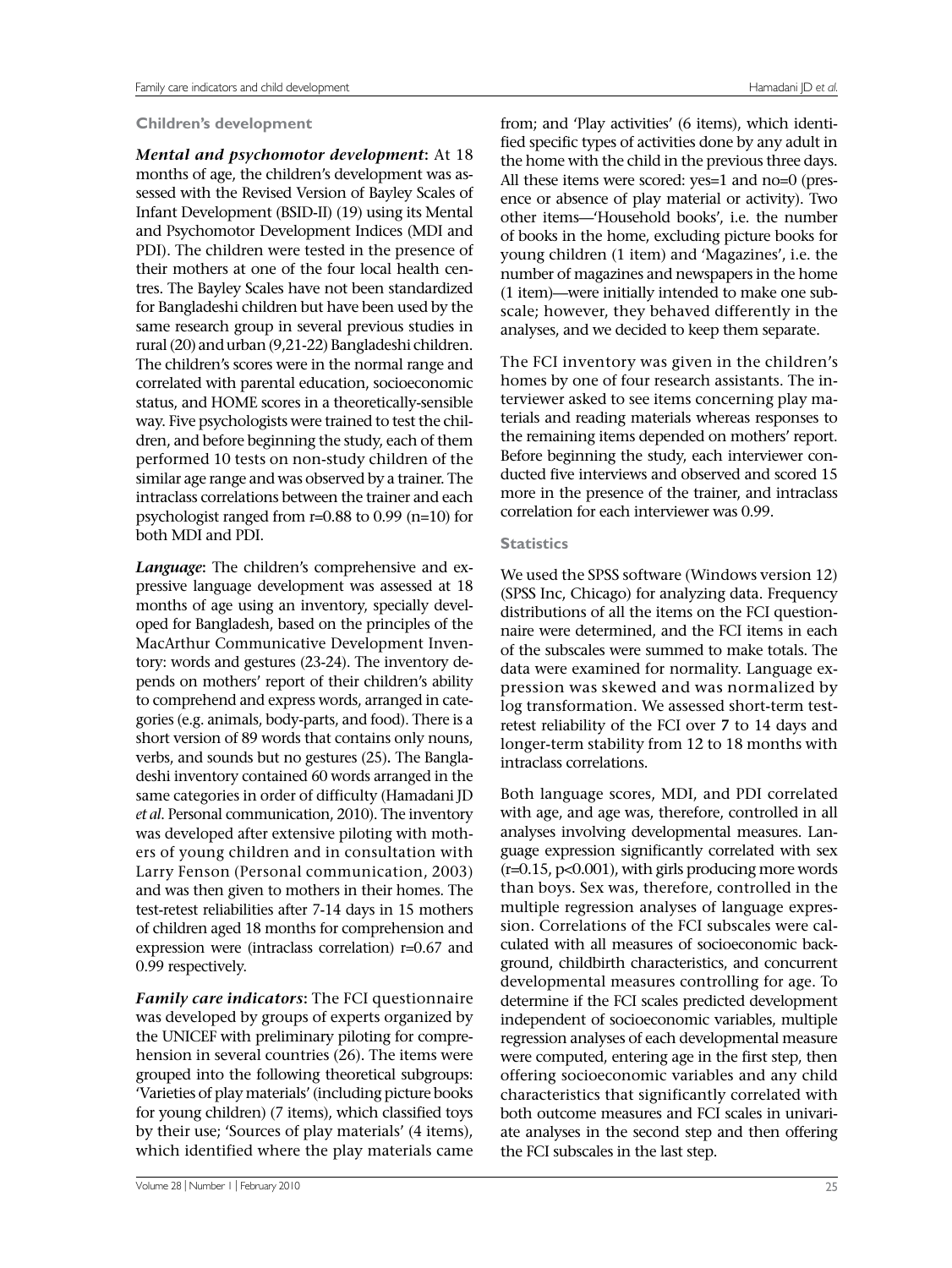# **The most parsimonious FCI scale**

 store, toys that make music, things for drawing To obtain the most parsimonious scale of stimulation in the home for Bangladesh, we first repeated multiple regression analyses of the four developmental outcomes offering the individual questions instead of the scales. The following questions independently predicted at least one of the Bayley and language scores (data not shown): sing songs, tell stories, read to child, take out of home, possesses toys bought from and writing and toys for pretending, and presence of magazines and newspapers in the home. These questions were then summed to make a single FCI scale, and we examined whether this scale independently predicted the child development by repeating the four multiple regressions but offering only the single FCI scale.

 ber of 'play activities', 'varieties of play materials', and 'single FCI scale' using analyses of co-variance (ANOCOVA) controlling for age. To explore whether the association between the FCI subscales or single FCI scale and child development was linear or if there were thresholds below which child development was affected, we examined the difference in the MDI scores by the num-

**Ethics** 

Written consent was obtained from the guardians of the children. The research and ethical review committees of ICDDR,B approved the project.

### **RESULTS**

### **Characteristics of the sample**

 earlier received the FCI when their children were aged 12 months. At 18 months of age, all children completed secondary school education (10 years of cational levels than mothers (chi-square p<0.001). There were equal numbers of boys and girls in the Mothers of 801 children aged approximately 18 months were given the FCI, and 129 of them had were assessed on the Bayley Scales, 788 also had their language assessed, and 797 were given the HOME (Table 1). Missing data on language assessment were due to delay in the development of the test. Anthropometric data were not available for 61 children, since they were not at home when the anthropometrists visited. Almost 50% of the mothers had either no formal education or had not completed five years of schooling, and only 11.7% had formal education). Fathers had slightly better edusample.

| Table 1. Characteristics of study population<br>$(n=801)$ |                            |  |  |
|-----------------------------------------------------------|----------------------------|--|--|
| Variable                                                  | Value<br>$(mean \pm SD/%)$ |  |  |
| Age (months)                                              | $18.3 \pm 0.6$             |  |  |
| Education (years) of mothers                              |                            |  |  |
| $(n=789)$                                                 |                            |  |  |
| $<$ 5                                                     | 50.4                       |  |  |
| 5.9                                                       | 37.9                       |  |  |
| $\geq 10$                                                 | 11.7                       |  |  |
| Education (years) of fathers<br>$(n=781)$                 |                            |  |  |
| $<$ 5                                                     | 47.4                       |  |  |
| 5-9                                                       | 33.4                       |  |  |
| $\geq 10$                                                 | 19.2                       |  |  |
| House made with some mud                                  |                            |  |  |
| $(n=789)$                                                 | 25                         |  |  |
| Occasional or constant in-                                |                            |  |  |
| come/expenditure deficit                                  | 18.6                       |  |  |
| Number of siblings                                        |                            |  |  |
| None                                                      | 31                         |  |  |
| $1 - 2$                                                   | 55                         |  |  |
| 3 or higher                                               | 14                         |  |  |
| Gestational age (weeks)                                   | 39.2±1.7                   |  |  |
| Birthweight (g)                                           | 2,688.7±403.4              |  |  |
| Child measures at 18 months                               |                            |  |  |
| of age                                                    |                            |  |  |
| <b>Bayley MDI</b>                                         | 77.3±12.4                  |  |  |
| <b>Bayley PDI</b>                                         | 93.9±15.7                  |  |  |
| Language comprehension                                    |                            |  |  |
| $(n=788)$                                                 | $36.3{\pm}7.1$             |  |  |
| Language expression (me-                                  |                            |  |  |
| dian, interquartile range)                                | 10.5±7.1 (9.0,             |  |  |
| $(n=788)$                                                 | $6-13$                     |  |  |
| Total HOME (n=797)                                        | 29.7±6.7                   |  |  |
| Height-for-age z-score                                    |                            |  |  |
| $(n=739)$                                                 | $-1.95 \pm 1.08$           |  |  |
| Weight-for-age z-score                                    |                            |  |  |
| $(n=740)$                                                 | $-1.63 \pm 1.05$           |  |  |
| Weight-for-height z-score                                 |                            |  |  |
| $(n=740)$                                                 | $-0.94\pm0.99$             |  |  |
| HOME=Home Observations for Measurement                    |                            |  |  |
| of the Environment; MDI=Mental development                |                            |  |  |
| index; PDI=Psychomotor development index;                 |                            |  |  |
| SD=Standard deviation                                     |                            |  |  |

**Frequency distribution of FCI subscales** 

 questionnaire and the subscale totals are shown in The frequency of responses to each item of the FCI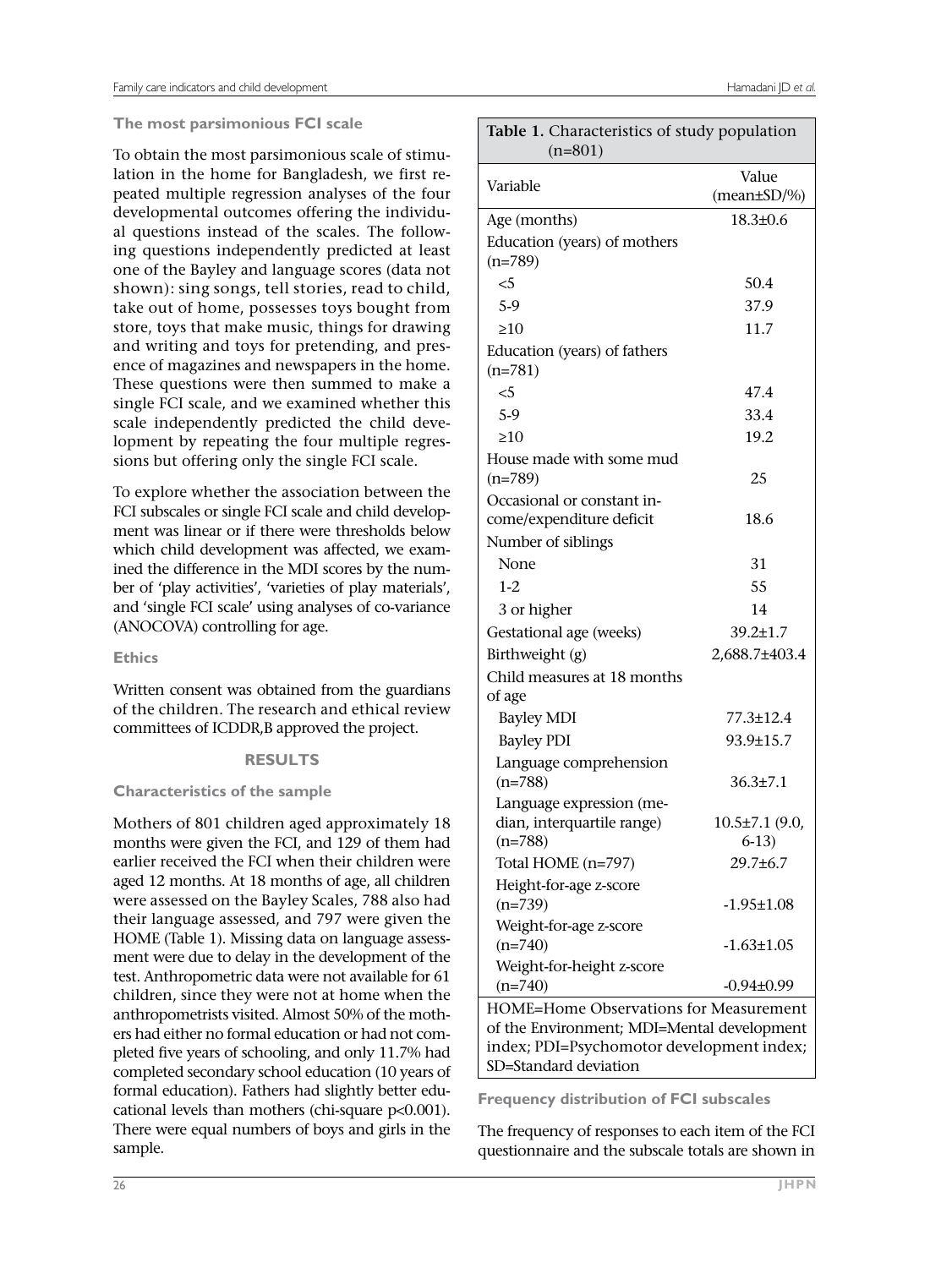Table 2. A few items lacked variation: most children from outside (99.3%), and nearly all children were of play materials' subscale came from home-made moving around', which were generally balls. The drawing materials tended to be pencils, and only 21% of the children had a picture book. Most uted by the Government free of charge whereas played with household objects (98%) and things taken outside the home (93.8%) whereas toys for stacking or construction and ones for shapes or colours were rare. Most variation in the 'sources toys, which 48% of the children possessed. Over two-thirds (69.9%) of the children had 'toys for (87.3%) homes had some 'household books' but they were mainly school books, which were distrib-16% had magazines or newspapers.

# **Short- and long-term reliability**

# *Short-term*

 hold books', 'magazines', 'varieties' and 'sources' of was only moderately reliable (r=0.64, p<0.001). To assess short-term test-retest reliability, the FCI questionnaire was repeated 7-14 days later among 40 mothers. The items that were observed ('houseplay materials) were highly reliable (intraclass correlations r>0.85, p<0.001) whereas 'play activities'

### *Long-term*

 In the 129 mothers who were given the FCI twice when their children were aged 12 and 18 months, 'Household books', 'magazines', 'varieties of play materials',and'playactivities'weresignificantlybut the mean (SD) scores of 'varieties of play materials' increased significantly from 1.3 (1.0) at 12 months to  $2.3$  (1.3) at 18 months ( $p<0.001$ ) but there was no significant difference in the other subscales. moderately correlated between 12 and 18 months (intraclass correlations  $r=0.62$ ,  $r=0.63$ ,  $r=0.52$ , and r= 0.57 respectively, p<0.001 for all) whereas 'sources of play materials' showed no significant stability  $(r=0.09)$ .

# **Relationship of FCI with socioeconomic variables, the HOME, and child characteristics**

 zines', 'varieties of play materials', 'sources of play materials', and 'play activities'—were significantly The FCI subscales—'household books', 'magarelated to parental education, housing, household assets, and the HOME. 'Play activities' and 'varieties of play materials' had very high correlations with the total HOME (Table 3). The number of siblings negatively correlated with 'play activities' and 'magazines' but positively with 'household books'

| Table 2. Frequency distribution of FCI items<br>$(n=801)$    |               |  |  |
|--------------------------------------------------------------|---------------|--|--|
| <b>FCI</b> subscale                                          | $\%$          |  |  |
| Household books                                              |               |  |  |
| None                                                         | 12.7          |  |  |
| $1-2$                                                        | 11.4          |  |  |
| $3 - 5$                                                      | 16.6          |  |  |
| ≥6                                                           | 59.3          |  |  |
| Magazines or newspapers in house-                            |               |  |  |
| hold                                                         |               |  |  |
| None                                                         | 84.3          |  |  |
| $1-2$                                                        | 1.7           |  |  |
| $3 - 5$<br>≥6                                                | 3.5<br>10.5   |  |  |
|                                                              |               |  |  |
| Sources of play materials                                    | 98.0          |  |  |
| Household objects                                            |               |  |  |
| Things from outside                                          | 99.3          |  |  |
| Toys bought from store                                       | 84.8          |  |  |
| Home-made toys                                               | 47.6          |  |  |
| Mean±SD                                                      | $3.3 \pm 0.7$ |  |  |
| Varieties of play materials                                  |               |  |  |
| Things which make/play music                                 | 16.2          |  |  |
| Things for drawing/writing                                   | 63.0          |  |  |
| Picture books for children (not                              | 20.5          |  |  |
| school-books)                                                |               |  |  |
| Things meant for stacking, con                               | 0.9           |  |  |
| structing, building (blocks)                                 |               |  |  |
| Things for moving around (balls,<br>bats, etc.)              | 69.9          |  |  |
| Toys for learning shapes and colours                         | 0.4           |  |  |
| Things for pretending (dolls, tea-set,                       |               |  |  |
| etc.)                                                        | 44.6          |  |  |
| Mean±SD                                                      | $2.1 \pm 1.4$ |  |  |
| Play activities                                              |               |  |  |
| Read books or look at picture-books                          | 29.6          |  |  |
| with child                                                   |               |  |  |
| Tell stories to child                                        | 17.2          |  |  |
| Sing songs with child                                        | 34.2          |  |  |
| Take child outside home place                                | 93.8          |  |  |
| Play with the child with toys                                | 36.6          |  |  |
| Spend time with child in naming<br>things, counting, drawing | 62.0          |  |  |
| <b>Mean±SD</b>                                               | $2.7 \pm 1.6$ |  |  |
| FCI=Family care indicator; SD=Standard deviation             |               |  |  |

 probably reflecting the increase in the number of school children receiving free books from their schools. 'Play activities' and 'varieties of play materials' had low but statistically significant correla-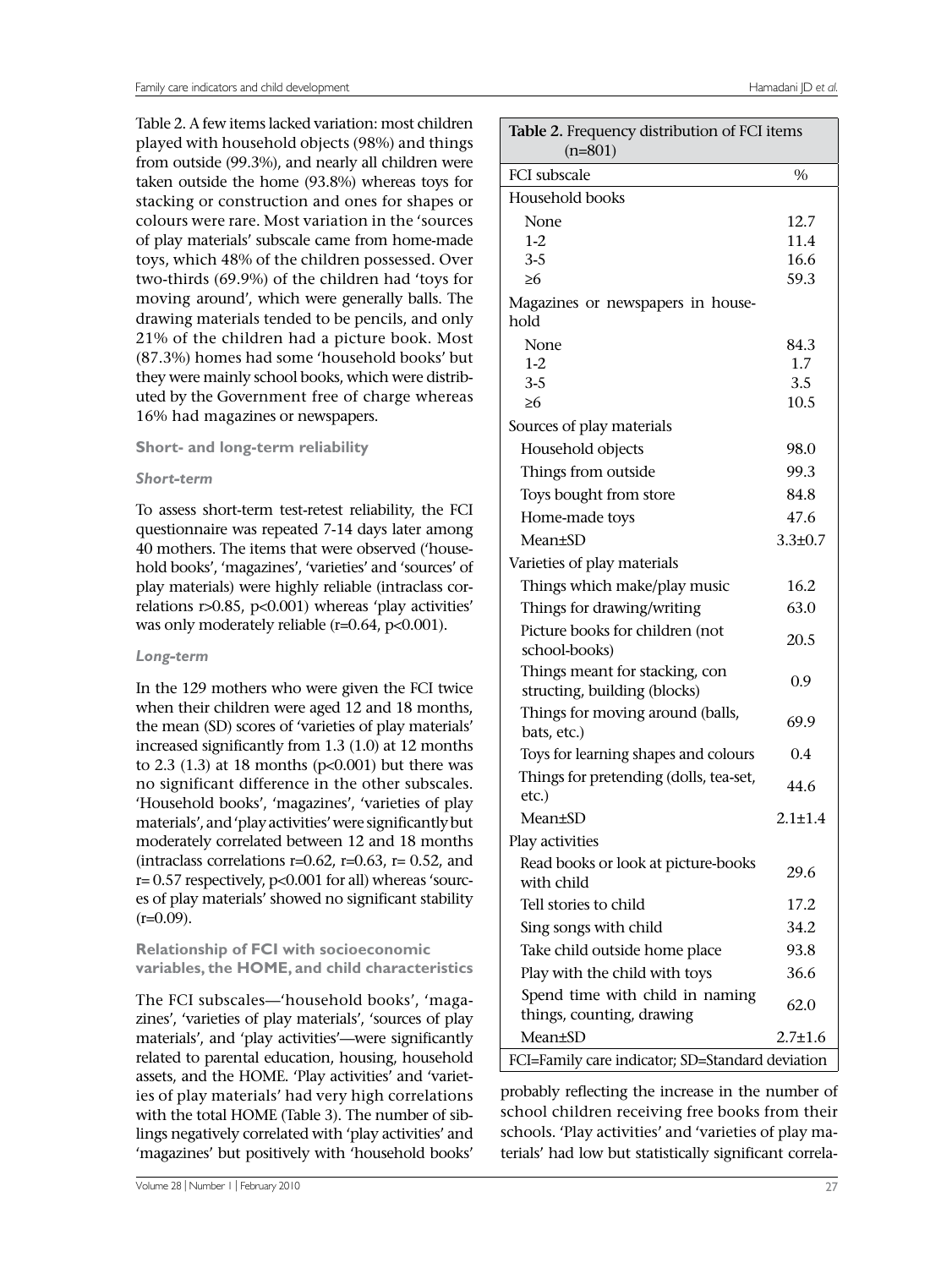was not associated with any of the subscales, except terials' (r=-0.10, p=0.005). tions with birthweight and gestational age. Gender that girls tended to have fewer 'sources of play ma-

# **Relationship of FCI with child development measures**

 After controlling for age, the correlations between the FCI subscales and the scores on the Bayley Scales and language test were examined (Table 3). 'magazines' were all significantly related to each 3) whereas relationships with the 'sources of play correlated with MDI (r=0.34, p<0.01), PDI (r=0.26, 'Play activities', 'varieties of play materials', and of the four measures of child development (Table materials' and 'household books' were less consistent. The correlations between child development outcomes and both 'play activities' and 'varieties of play materials' were similar to that observed for the total HOME score. For example, the HOME p<0.001), comprehension (r=0.51, p<0.001), and expression (r=0.41, p<0.001).

# **Exploration of cut-off points for indicators**

To explore whether the association between the FCI subscales and the Bayley MDI was linear or if there were thresholds below which child development was affected, we examined the difference in MDI

scores by the number of 'play activities' and 'varieties of play materials' using ANOCOVA controlling for age. The group comprised the number of items in each scale; so, there were six levels for 'play activities', which had six items, seven levels for 'varieties of play materials', which had seven items, and nine levels for the single FCI scale, which had nine items.

 ment. The MDI scores significantly differed by the terials' (group effect p<0.001 for both the scales). subscale (linear trend p<0.005 for both the scales), rials the greater the risk of poor child development across the range of scores (Fig.). The difference 'varieties of play materials' (excluding groups with fewer than 10 children) was very large, reaching 11 and 12 MDI points respectively. We chose the two FCI subscales most strongly and consistently relating to the children's developnumber of 'play activities' and 'varieties of play ma-There were significant linear trends with each indicating that the fewer the activities or play matebetween the children's MDI scores with the lowest and the highest number of 'play activities' and

**Independent contribution of FCI subscales to child development outcomes** 

 Most social background and child characteristics, tal education, mothers' body mass index, housing, including birthweight and gestational age, paren-

| Table 3. Correlations between FCI subscales and socioeconomic background variables, child character-<br>istics, total HOME score and developmental measures (n=801)                                                                                |                      |                                     |                                   |                                 |            |
|----------------------------------------------------------------------------------------------------------------------------------------------------------------------------------------------------------------------------------------------------|----------------------|-------------------------------------|-----------------------------------|---------------------------------|------------|
| Variable                                                                                                                                                                                                                                           | Play activi-<br>ties | Varieties of<br>play materi-<br>als | Sources of<br>play materi-<br>als | Household<br>books <sup>‡</sup> | Magazines# |
| Birthweight                                                                                                                                                                                                                                        | $0.11***$            | $0.12***$                           | <b>NS</b>                         | <b>NS</b>                       | <b>NS</b>  |
| Gestational age                                                                                                                                                                                                                                    | $0.12*$              | $0.09*$                             | <b>NS</b>                         | $0.08*$                         | <b>NS</b>  |
| <b>BMI</b> of mothers                                                                                                                                                                                                                              | $0.12***$            | $0.11***$                           | 0.01                              | $0.11***$                       | $0.16***$  |
| Education (years) of fathers                                                                                                                                                                                                                       | $0.31***$            | $0.35$ **                           | $0.13***$                         | $0.19***$                       | $0.36***$  |
| Education (years) of mothers                                                                                                                                                                                                                       | $0.41***$            | $0.40***$                           | $0.17***$                         | $0.24***$                       | $0.34***$  |
| Housing index (n=789)                                                                                                                                                                                                                              | $0.26***$            | $0.29***$                           | $0.10*$                           | $0.18***$                       | $0.32***$  |
| Assets $(n=789)$                                                                                                                                                                                                                                   | $0.35***$            | $0.39***$                           | $0.15***$                         | $0.23***$                       | $0.36***$  |
| Income/expenditure                                                                                                                                                                                                                                 | 0.06                 | 0.09                                | $0.1***$                          | 0.02                            | 0.04       |
| Number of siblings <sup>†</sup>                                                                                                                                                                                                                    | $-0.16***$           | <b>NS</b>                           | <b>NS</b>                         | $0.31***$                       | $-0.14***$ |
| <b>Total HOME</b>                                                                                                                                                                                                                                  | $0.72***$            | $0.73***$                           | $0.39**$                          | $0.22***$                       | $0.39***$  |
| Language                                                                                                                                                                                                                                           |                      |                                     |                                   |                                 |            |
| Comprehension                                                                                                                                                                                                                                      | $0.44***$            | $0.48***$                           | $0.23***$                         | $0.13*$                         | $0.22***$  |
| Expression <sup>†,¶</sup>                                                                                                                                                                                                                          | $0.38***$            | $0.37***$                           | $0.18***$                         | $0.07*$                         | $0.16***$  |
| MDI‡                                                                                                                                                                                                                                               | $0.29***$            | $0.27***$                           | <b>NS</b>                         | NS.                             | $0.21***$  |
| PDI <sup>‡</sup>                                                                                                                                                                                                                                   | $0.19***$            | $0.20***$                           | $0.09**$                          | $0.09*$                         | $0.18***$  |
| *Spearmans rank correlations; <sup>†</sup> Logged transformed; <sup>¶</sup> Controlling for age; <sup>*</sup> p<0.05; <sup>**</sup> p<0.01; BMI=Body<br>mass index; HOME=Home Observations for Measurement of the Environment; MDI=Mental develop- |                      |                                     |                                   |                                 |            |

ment index; NS=Not significant; PDI=Psychomotor development index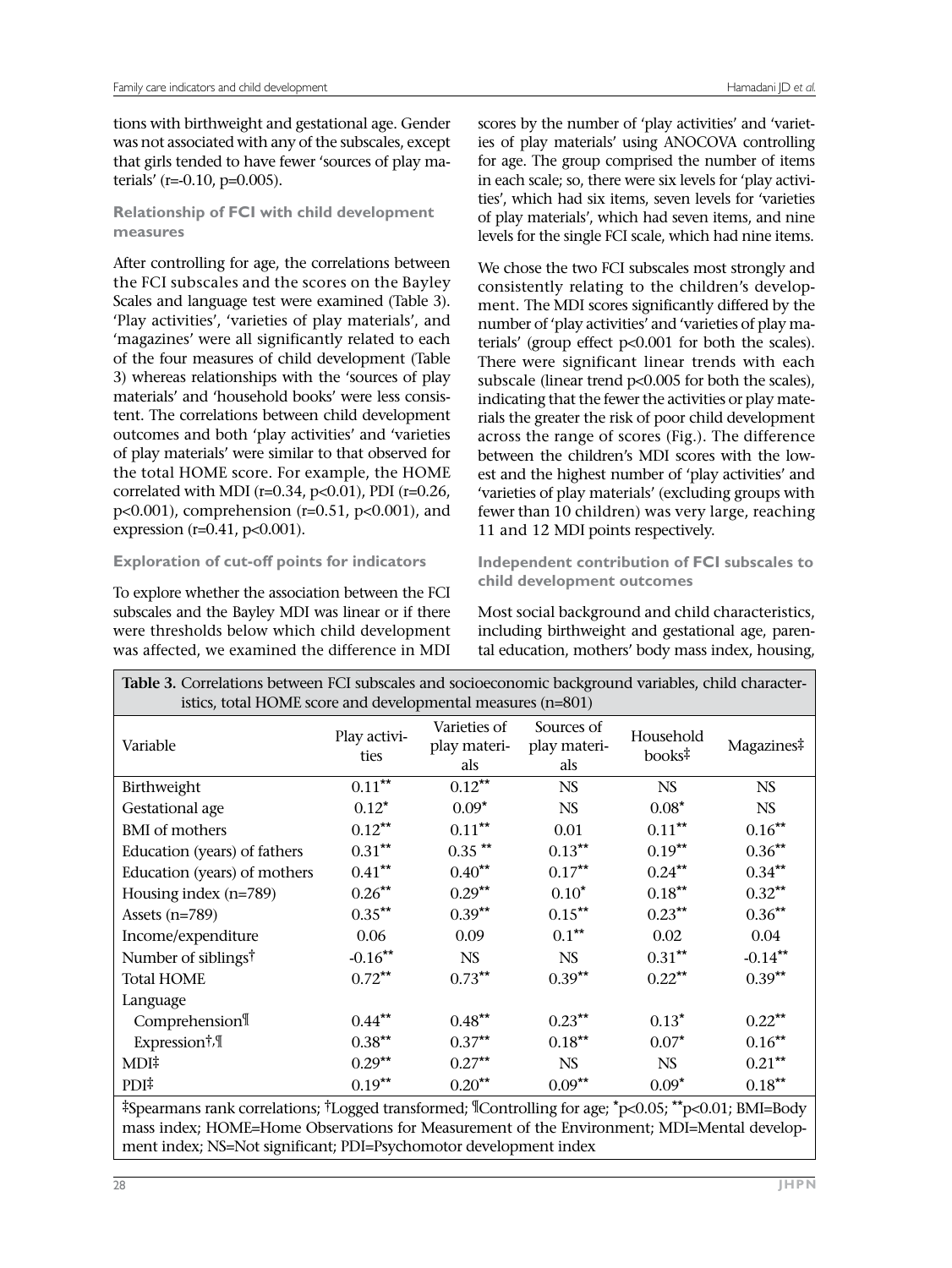

 background variables were also related to several FCI subscales (Table 3) and were, thus, potential assets, income/expenditure ratio, and number of siblings (data not shown) significantly correlated with the child development measures. The social confounders in the relationship between FCI and child development.

 founders mentioned above and, finally, offered the the 'play activities' subscale was significant in all but the regression on PDI. The 'magazines' subscale was significant in the regressions on MDI and PDI. in PDI to 31% in language comprehension. There ed by maternal care and may mediate some effect of FCI on development. We, therefore, repeated the above regressions offering the child's concurrent To determine the independent effect of the FCI subscales on child development, we conducted series of multiple regressions of the two Bayley Scale indices and two language scores (Table 4). We entered age of the child, then offered all the potential confive FCI subscales. The 'varieties of play materials' subscale was significant in all four regressions, and Other significant covariates were household assets and income/expenditure ratio, maternal and paternal education, and gestational age. The amount of variance explained by the models ranged from 16% was some missing data from the child's height and weight but the nutritional status can also be affect-HAZ and WHZ scores as extra covariates in the sec-

 B=0.6, 95% CI 0.2-1.1; expression: B=0.04, 95% CI cant only in the regression on PDI (B=2.3, 95% CI significant, except for 'varieties of play materials', on MDI and PDI. (MDI: regression coefficient  $(B)=1.6$ , 95% CI 0.8-2.5, PDI: B=2.6, 95% CI 1.4-3.8; comprehension: 0.02-0.05, p<0.01 for all) whereas WHZ was signifi-1.1-3.5, p<0.01). All the FCI scales that were significant in the previous regressions (Table 4) remained which was no longer significant in the regressions **Independent contribution of the most** 

ond step. HAZ was significant in every regression

**parsimonious FCI scale to child-development outcomes** 

 The most parsimonious FCI scale made a significant tween the score and the child's MDI is also shown independent contribution to each of the developmental outcomes (Table 5). The relationship bein the figure.

# **DISCUSSION**

 liability and significant relationships between the In general, the FCI questionnaire was easy to administer, and the mothers readily understood it. We administered the FCI questionnaire to a large number of mothers living in extreme poverty with no or limited education. Even under these circumstances, we demonstrated adequate test-retest re-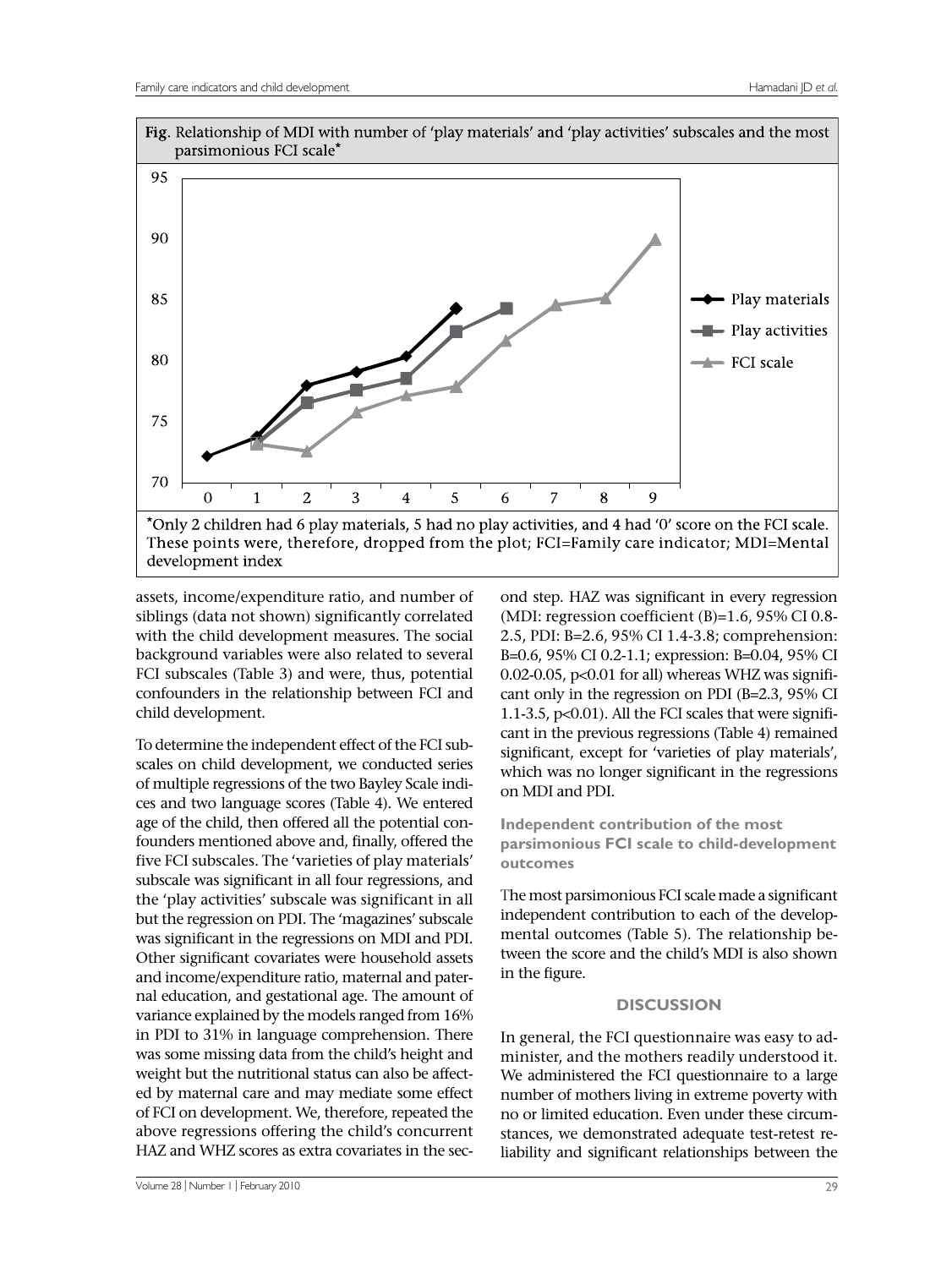| Table 4. Regression coefficient (B) and 95% CI of multiple regressions of developmental outcomes at 18 |
|--------------------------------------------------------------------------------------------------------|
| months on FCI subscales controlling for socioeconomic background (n=757)                               |

| Variable B (95% CI)          | MDI                          | PDI                      | Language com-<br>prehension      | Language expres-<br>sion |
|------------------------------|------------------------------|--------------------------|----------------------------------|--------------------------|
| Age                          | $-2.1(-2.8,-1.5)$ **         | $-2.7 (-3.4 - 1.9)^{**}$ | $0.6(-0.1, 1.4)$                 | $0.00 (-0.02, 0.04)$     |
| Gender                       |                              |                          |                                  | $0.08(0.04, 0.12)$ **    |
| Assets                       | 0.9(0.1, 1.7)                |                          | $0.1$ ( $-0.3$ , $0.6$ )         |                          |
| Education (years) of fathers |                              |                          | $0.1(0.01,0.3)^*$                | 0.005(0.00, 0.01)        |
| Education (years) of mothers | $0.07(-0.2,0.3)$             | $0.4 (0.2, 0.7)^{**}$    | $-0.03 (-0.2, 0.1)$              | $0.003 (-0.004, 0.009)$  |
| Number of siblings           | $-1.0$ $(-1.7,-0.3)$ **      |                          |                                  |                          |
| Income/expenditure           |                              |                          | $2.0(0.9, 3.2)$ **               |                          |
| Gestational age              | $1.0(0.5,1.4)$ <sup>**</sup> | $1.7 (1.1, 2.3)$ **      | $0.2$ (-0.06, 0.4)               | $0.01$ $(0.00, 0.02)$    |
| Play activities              | $1.0(0.3,1.6)$ **            |                          | $1.0 (0.7, 1.4)$ <sup>**</sup>   | $0.04$ $(0.03, 0.06)$ ** |
| Varieties of play materials  | $0.8$ $(0.06, 1.5)^*$        | $1.2 (0.4, 2.0)^{**}$    | $1.5$ $(1.1, 1.9)$ <sup>**</sup> | $0.04$ $(0.02, 0.06)$ ** |
| Magazines and newspapers     | $1.2(0.3, 2.1)^*$            | $1.7(0.6,2.9)$ **        |                                  |                          |
| R <sup>2</sup>               | 0.19                         | 0.16                     | 0.31                             | 0.21                     |
| F value                      | $22.1$ **                    | $27.5***$                | $40.6***$                        | $27.3***$                |

\*p<0.05; \*\*p<0.01

 ies of play materials, household books, magazines and newspapers) offered; CI=Confidence interval; Step 1: Age (and sex for expression) entered. Step 2: Birthweight (g), gestational age (weeks), assets (quintiles), housing, income/expenditure deficit, number of siblings, BMI of mothers, and education (years) of mothers and fathers offered. Step 3: FCI scales (play activities, sources of play materials, variet-FCI=Family care indicator; MDI=Mental development index; PDI=Psychomotor development index

**Table 5.** Regression coefficient (B) and 95% confidence interval (95% CI) of multiple regressions of developmental outcomes at 18 months on the most parsimonious FCI scale controlling for socioeconomic background (n=757)

|                                 | $\alpha$ $\beta$         |                                                   |                             |                                |
|---------------------------------|--------------------------|---------------------------------------------------|-----------------------------|--------------------------------|
| Variable B (95% CI)             | MDI                      | <b>PDI</b>                                        | Language compre-<br>hension | Language expres-<br>sion       |
| Age                             |                          | $-2.1$ $(-2.7, -1.5)$ ** $-2.6$ $(-3.4, -1.9)$ ** | 1.0(0.06, 1.4)              | $0.05(0.03, 0.07)$ **          |
| <b>Sex</b>                      |                          |                                                   |                             | $0.07(0.04, 0.11)$ **          |
| Assets                          | $0.9(0.09, 1.7)$ *       |                                                   | $0.2$ (-0.16, 0.6)          |                                |
| Education (years) of<br>fathers |                          |                                                   | $0.15(0.03, 0.26)$ *        | 0.005(0.000, 0.01)             |
| Education (years) of<br>mothers | $0.08$ $(-0.2, 0.4)$     | $0.4(0.1, 0.7)$ **                                | $-0.07 (-0.2, 0.07)$        | $0.002$ ( $-0.004$ , $0.008$ ) |
| Number of siblings              | $-1.0$ $(-1.7, -0.3)$ ** |                                                   |                             |                                |
| Income/expenditure              |                          |                                                   | $1.7(0.7, 2.7)$ **          |                                |
| Gestational age                 | $1.0(0.5, 1.4)$ **       | $1.7(1.1, 2.3)$ **                                | $0.3(0.06, 0.5)^*$          | $0.01$ ( $-0.001$ , $0.02$ )   |
| FCI scale                       | $1.5$ $(1.1, 2.0)$ **    | $1.4(0.8, 2.0)$ **                                | $1.7 (1.5, 2.0)$ **         | $0.05(0.04, 0.06)$ **          |
| $R^2$                           | 0.20                     | 0.16                                              | 0.33                        | 0.24                           |
| F value                         | $30.4$ **                | $34.9**$                                          | $67.1***$                   | $40.7**$                       |

 $*p<0.05$ ;  $*p<0.01$ 

 mothers and fathers offered. Step 3: FCI scale (including play activities: songs, stories, reading, take out; pretend toys; magazines and newspapers) offered; FCI=Family care indicator; MDI=Mental development Step 1: Age (and sex for expression) entered; Step 2: Birthweight (g), gestational age (weeks), assets (quintiles), housing, income/expenditure deficit, number of siblings, BMI of mothers, and education (years) of sources of play materials: toys bought from store; varieties of play materials: music, drawing and writing, index; PDI=Psychomotor development index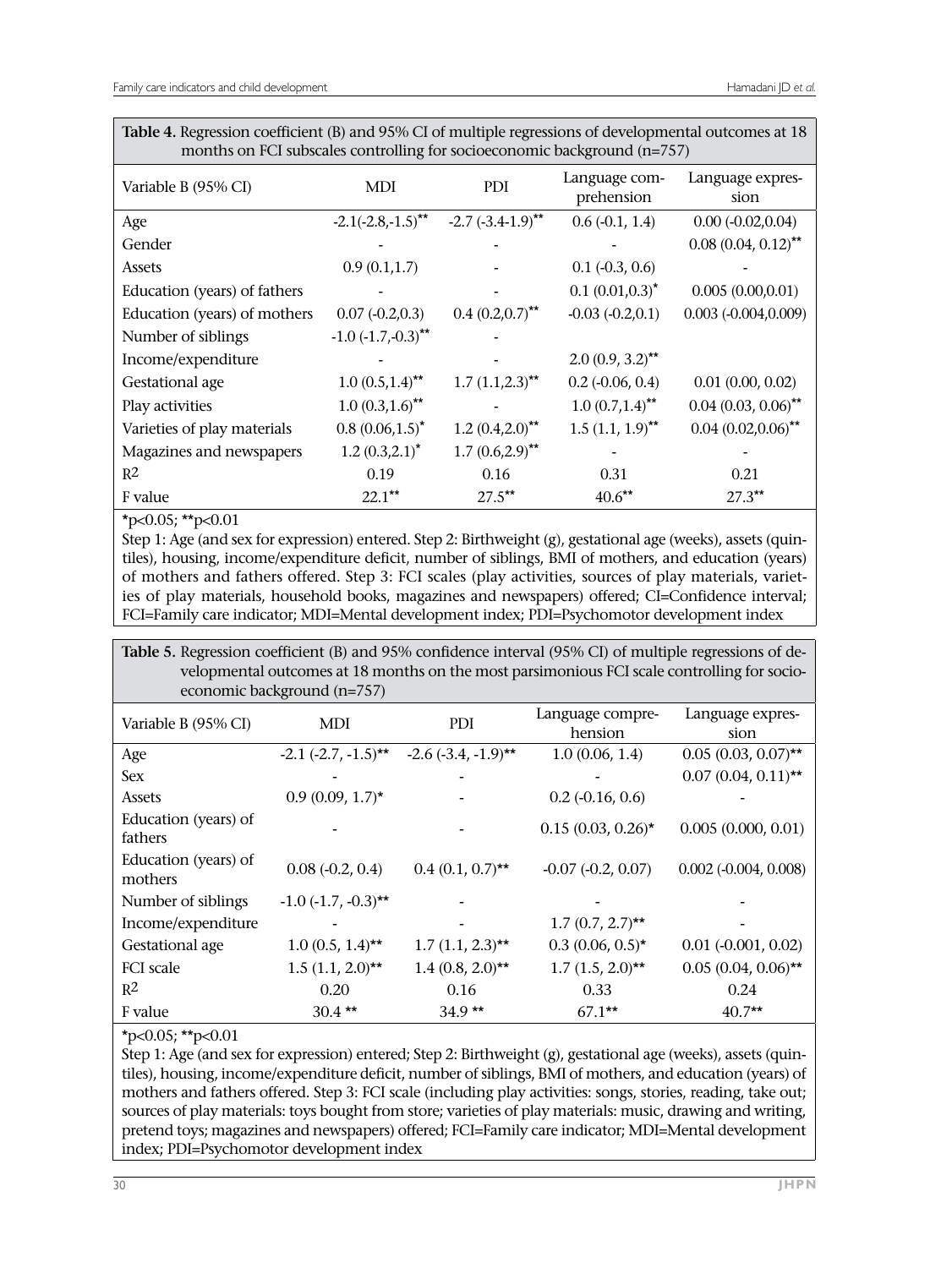validly reflect variations in the home environment was supported by these results. FCI and the children's development. The hypothesis that survey-type questions could reliably and

 The two scales—'play activities' and 'varieties of play materials'—had the strongest relationship measures was impressive and indicates that as the scores improved so did the children's development fects of interventions in the home environment. scale and were nearly as closely related to the MDI and language scores as the HOME was. Given the to predict child development is encouraging. An language scores, even controlling for many social ance explained by the models was similar to those of home stimulation (27). with child development measures. There was no threshold in either scale below which the children's development deteriorated. On the contrary, the continuous linear association with the outcome across the range of scores. The finding suggests that these scales could be useful in monitoring the ef-Both the scales highly correlated with the HOME small number of items in the 'play activities' and 'varieties of play materials', the ability of the scales important finding was that both the scales continued to be associated with the MDI and the two background variables and the children's birthweight and gestational age, and the amount of variof other studies that used the HOME as a measure

 The 'sources of play materials' subscale was much less effective in predicting child development. ing habits and their knowledge of current events. systematically recorded, most books appeared to be free school-books and probably did not reflect the tions where free school-books are not distributed, There was little or no variation in responses to two items—using household objects or things outside. 'Magazines and newspapers' were independently associated with the children's scores on the Bayley Scales, perhaps reflecting the families' read-In contrast, it was surprising that the number of 'household books' was not independently related to child development; however, it was related to the number of children in the home. Although not reading habits or interests of the family. In populathe item on books may be more useful in predicting child development.

The Bangladeshi Language Test was easy and quick to administer and appeared to be an effective measure of child development. It had adequate levels of reliability and correlated with measures of social background and FCI subscales. It moderately correlated with other measures of child develop-

 tion, 2010). At least within this narrow age range, raises the potential for bias. ment (Hamadani JD *et al.* Personal communicait shows the promise of being a tool for the assessment of language that could be adapted to various cultures. The language scores had higher correlations with the FCI and HOME than the Bayley MDI; however, collection of data on language and stimulation in the home by the same interviewer

 scales for other countries until more international data are available. The most efficient subscales to predict child development would appear to be 'play activities', 'varieties of play materials', and 'magazines and newspapers in the home'. The most parsimonious scale included only nine items from four subscales and was generally as effective in predicting the children's development. In large surveys, we would recommend using this scale for Bangladesh. However, we suggest the continued use of all five sub-

 based indicators of the family environment that ral environment, such as Bangladesh. Further work could also be demonstrated in other settings. In conclusion, the FCI was easy to administer, and the mothers readily understood it. It had acceptable test-retest reliability, and several of its subscales were predictive of child development. These results provide a strong platform for developing surveyhave relevance for child development in a poor ruwill be necessary to determine if these relationships

# **ACKNOWLEDGEMENTS**

 00125-00. ICDDR,B acknowledges with gratitude support to the Centre's research efforts: Australian Agency for International Development (AusAID), This study was funded by United Nations Children's Fund (UNICEF) and was part of the MINIMat project which was funded by ICDDR,B, UNICEF, Swedish International Development Cooperation Agency (Sida)'s Department for Research Cooperation (SAREC)**,** UK Medical Research Council, Swedish Research Council, Department for International Development, Global Health Research Fund, Japan, Child Health and Nutrition Research Initiative (CHNRI), Uppsala University, and United States Agency for International Development under the Cooperative Agreement No. 388-G-00-02 the commitment of the donors to the Centre's research efforts. ICDDR,B also gratefully acknowledges the following donors which provide unrestricted Government of the People's Republic of Bangladesh, Canadian International Development Agency (CIDA), Embassy of the Kingdom of the Neth-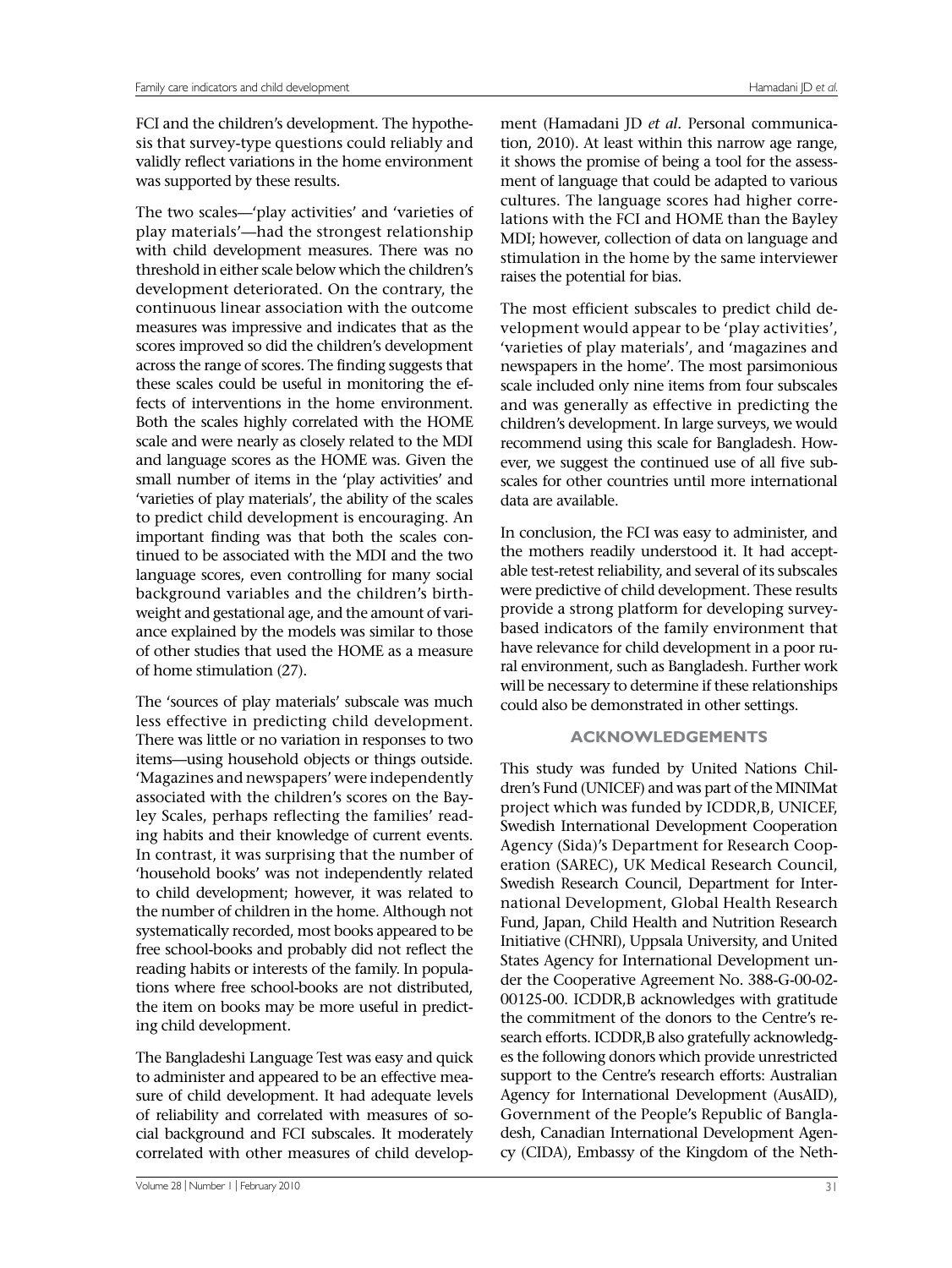for International Development, UK (DFID). erlands (EKN), Swedish International Development Cooperation Agency (Sida), Swiss Agency for Development and Cooperation (SDC), and Department

 The authors thank all the mothers and children who participated in the study, the members of the (Fatema Khatun, Shiuli Rani Das, Saleha Begum, and Nasima Akhtar). The authors are also grateful MINIMat team, the testers (Shamima Shirazi, Musarrat Rubina Mannan, Mahfuza Rahman, Qamrun Nahar, and Zohura Parveen), and interviewers to Dr. Mohammad Abdus Salam, Dr. Kuntal Kumar Saha, and Dr. Sayeeda Huq for reviewing the earlier version of the paper.

# **REFERENCES**

- we P, Richter L, Strupp B. Developmental potential in 1. Grantham-McGregor SM, Cheung YB, Cueto S, Glewthe first 5 years for children in developing countries. *Lancet* 2007;369:60-70.
- 2. Bradley R, Corwyn R. Caring for children around the world: a view from HOME. *Int J Behav Dev*  2005;29:468-78.
- factors for adverse outcomes in developing countries. 3. Walker SP, Wachs TD, Gardner JM, Lozoff B, Wasserman GA, Pollitt E *et al*.; International Child Development Steering Group. Child development: risk *Lancet* 2007;369:145-57.
- velopment and of developmental settings. *Pediatrics*  4. Caldwell BM. Descriptive evaluations of child de-1967;40:46-54.
- 5. Bakermans-Kranenburg Mj, van Ijzendoorn MH, Bradley RH. Those who have, receive: the Matthew effect in early childhood intervention in home environment. *Rev Educ Res* 2005;75,1:1-26.
- home: same time*,* different places—an examination  of the HOME inventory in different cultures. *Early*  6. Bradley R, Corwyn R, Whiteside-Mansell L. Life at *Dev Parent* 1996;5:251-69.
- 7. Bradley RH, Corwyn RF, Burchinal M, McAdoo HP, Coll CG. The home environments of children in the United States. Part II: Relations with behavioral development through age thirteen. *Child Dev*  2001;72:1868-86.
- 8. Lozoff B, Park A, Radan A, Wolf A. Using HOME inventory with infants in Costa Rica. *Int J Behav Dev*  1995;18:227-95.
- 9. Hamadani JD, Fuchs G, Osendarp SJ, Huda S, ing pregnancy and effects on mental development Grantham-McGregor SM. Zinc supplementation durand behavior of the infants: a randomized placebo controlled trial. *Lancet* 2002;360:290-94.
- 10. Wachs TD, Bishry Z, Sobhy A, McCabe G, Galal O, Shaheen F. Relation of rearing environment to adaptive behavior of Egyptian toddlers. *Child Dev*  1993;64:586-604.
- ma*r J, Agarw*al KN. Growth, behaviour, development and intelligence in rural children between 1-3 years 11. Agarwal DK, Awasthy A, Upadhyay SK, Singh P, Kuof life. *Indian Pediatr* 1992;29:467-80.
- 12. Hayes J. Reliability and validity of the HOME preschool inventory in Jamaica. *Early Child Dev Care*  1997;136:45-55.
- 13. Cravioto J, DeLicardie E. Environmental correlates of ment in survivors from kwashiorkor or marasmus. severe clinical malnutrition and language develop-Nutrition: the nervous system and behaviour. Washington, DC: Pan American Health Organization, 1972:73-97.
- ricultural development. New York, NY: Plenum, 14. Cravioto J, DeLicardie E. Microenvironmental factors in severe protein-calorie malnutrition. *In*: Scrimshaw N, Behar M, editors. Nutrition and ag-1974:25-36.
- 15. Richter LM, Grieve KW. Home environment and cognitive development of black infants in impoverished South African families. *Infant Ment Health J*  1991;12:88-102.
- ministration manual. 3rd ed. Little Rock: University of 16. Caldwell BM, Bradley RH. HOME inventory and ad-Arkansas for Medical Sciences, 2001. 226 p.
- 17. Tofail F, Persson L, Arifeen SE, Hamadani JD, Mehrin F, Ridout D *et al*. Effects of prenatal food and micronutrient supplementation on infant development: a randomized trial from the Maternal and Infant Nutrition Interventions, Matlab (MINIMat) study. *Am J Clin Nutr* 2008;87:704-11.
- result in better growth of infants and young children 18. Saha KK, Fron*gillo* EA, Alam DS, Arifeen SE, Persson LA, Rasmussen KM. Appropriate infant feeding practices in rural Bangladesh. *Am J Clin Nutr* 2008;87:1852-9.
- 19. Bayley N. Bayley Scales of infant development: manual. 2nd ed. San Antonio, TX: Psychological Corporation, 1993. 374 p.
- 20. Hamadani JD, Huda SN, Khatun F, Grantham-McGr*eg*or SM. Psychosocial stimulation improves the development of undernourished children in rural Bangladesh. *J Nutr* 2006;136:2645-52.
- 21. Tofail F, Kabir I, Hamadani JD, Chowdhury F, Yesmin S, Mehreen F *et al*. Supplementation of fish-oil and soy-oil during pregnancy and psychomotor development of infants. *J Health Popul Nutr* 2006;24:48-56.
- 22. Hamadani JD, Fush G, Osendarp SJ, Khatun F, Huda SN, Grantham-McGregor SM. Randomized con-